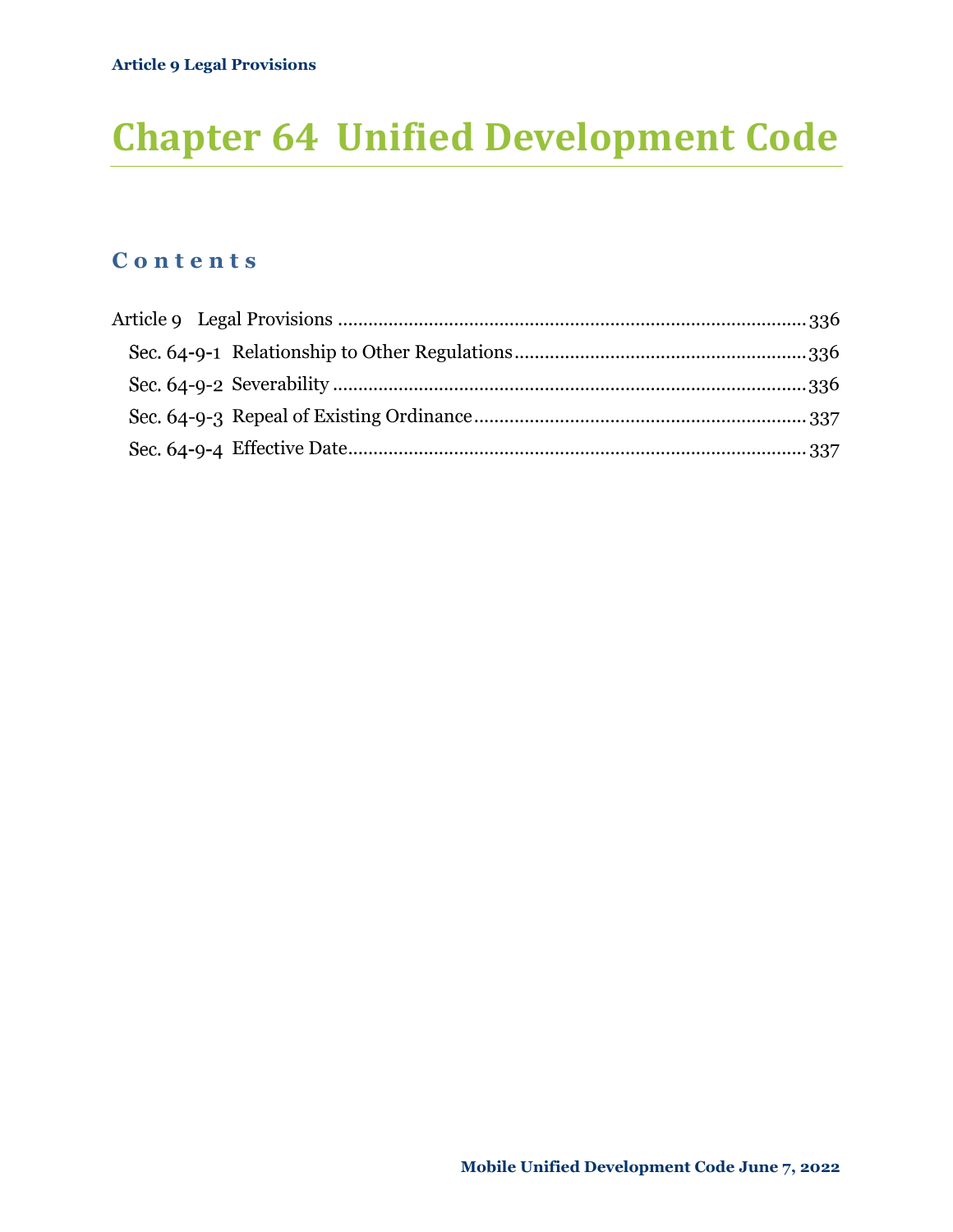# **A r t i c l e 9 L e g a l P r o v i s i o n s**

# Sec. 64-9-1 Relationship to Other Regulations

- **A.** Stricter Standards in this Chapter. If this Chapter requires a greater width or size of Yards or other Open Spaces, a lower height of Buildings, a greater percentage of Lot be left unoccupied, or other higher standards than are required in any other applicable statute, chapter or regulation, the provisions of this Chapter govern. This Chapter does not apply to the extent that an Alabama or federal statute preempts local regulation.
- **B.** Stricter Standards in Other Statutes, Ordinances or Regulations. If another applicable statute, ordinance or regulation requires a higher standard than a provision of this Chapter, the other applicable statute, chapter or regulation governs.

### Sec. 64-9-2 Severability

**A.** The requirements and provisions of this Chapter are severable. If any section or part of this Chapter is declared by any court of competent jurisdiction to be unconstitutional or invalid, the court's decision does not affect the validity of the chapter as a whole or any section or part of this Chapter other than the section or part declared unconstitutional or invalid.